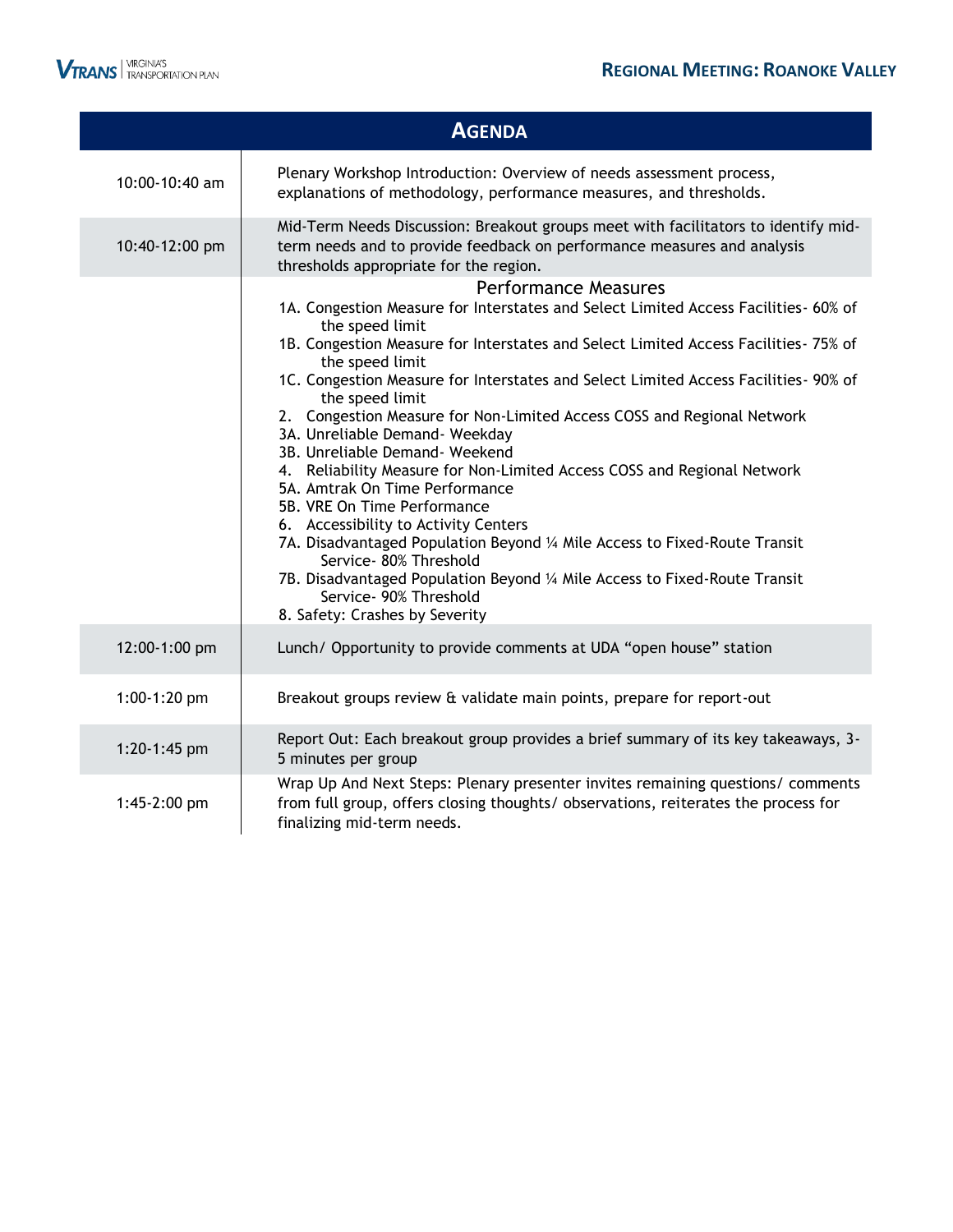**1**

# **SUMMARY OF TRANSPORTATION RELATED PLANS/STUDIES**

| <b>Name of Plan</b>                                                    | <b>Agency</b> | <b>Date</b><br><b>Published</b>                                                                                                  | <b>Vision</b>                                                                                                                                                                                                                         | <b>Goals</b>                                                                                                                                                                                                                                      | <b>Objectives/Strategies</b>                                                                                                                                                                                | <b>Performance Measures</b>                                                                                               |
|------------------------------------------------------------------------|---------------|----------------------------------------------------------------------------------------------------------------------------------|---------------------------------------------------------------------------------------------------------------------------------------------------------------------------------------------------------------------------------------|---------------------------------------------------------------------------------------------------------------------------------------------------------------------------------------------------------------------------------------------------|-------------------------------------------------------------------------------------------------------------------------------------------------------------------------------------------------------------|---------------------------------------------------------------------------------------------------------------------------|
| <b>Vision 2040:</b><br>Roanoke Valley<br>Transportation<br><b>LRTP</b> | <b>RVARC</b>  | 9/28/2017                                                                                                                        | "We are living the dream. Beautiful<br>mountains. Clean rivers and streams.<br>People who care. The Roanoke Valley is<br>filled with promise. To make the most of<br>these opportunities, we will work to                             | A. Economic Competitiveness and Prosperity<br>Invest in a transportation system that supports a robust<br>and diversified economy, enables global competitiveness,<br>productivity, and efficiency, and enhances travel and<br>tourism.           |                                                                                                                                                                                                             | Airport Facility Usage Movement of<br>Freight Jobs-to-Housing Ratio                                                       |
|                                                                        |               |                                                                                                                                  | provide quality education, access to<br>healthcare, work and career<br>opportunities, responsible stewardship<br>of the environment, and greater regional                                                                             | <b>B. Accessible and Connected Places</b><br>Provide opportunities for people to access jobs, services,<br>and activity centers and for businesses to access<br>distribution hubs and the region's workforce.                                     |                                                                                                                                                                                                             | Jobs and Housing Access to Transit;<br>Jobs and Housing Access to<br><b>Pedestrian Facilities</b>                         |
|                                                                        |               | cooperation. As we strive to fulfill our<br>promises, we will be the destination for<br>individuals, families and businesses who | C. Safety and Security<br>Provide a safe and secure transportation system for all<br>travel modes.                                                                                                                                    |                                                                                                                                                                                                                                                   | Safety                                                                                                                                                                                                      |                                                                                                                           |
|                                                                        |               | share our same dream."                                                                                                           |                                                                                                                                                                                                                                       | D. Proactive and Efficient System Management<br>Maintain the transportation system in good condition and<br>leverage technology to optimize system performance and<br>operations.                                                                 |                                                                                                                                                                                                             | <b>Congestion Reduction HOV Usage</b>                                                                                     |
|                                                                        |               |                                                                                                                                  | E. Healthy Environment<br>Protect the agricultural, natural, historic, and cultural<br>environment; preserve good air quality; minimize<br>stormwater impacts and promote active living through<br>multimodal transportation options. |                                                                                                                                                                                                                                                   | <b>Bicycle and Pedestrian Facility Usage</b><br><b>Transit Usage Air Quality</b>                                                                                                                            |                                                                                                                           |
|                                                                        |               |                                                                                                                                  |                                                                                                                                                                                                                                       | F. Resiliency and Reliability<br>Maintain transportation system resiliency and reliability.                                                                                                                                                       |                                                                                                                                                                                                             | Congestion Reduction Jobs and<br>Housing Access to Transit;<br>Jobs and Housing Access to<br><b>Pedestrian Facilities</b> |
| Bikeway Plan for<br><b>RVTPO</b>                                       | <b>RVARC</b>  | 8/1/2005                                                                                                                         |                                                                                                                                                                                                                                       | Utilize cost-effective techniques, where applicable and<br>practicable, to better accommodate bicyclists                                                                                                                                          | Striping on right edge of lanes to provide paved<br>shoulder for bicyclists, Improved signage and<br>other pavement markings,                                                                               |                                                                                                                           |
|                                                                        |               |                                                                                                                                  |                                                                                                                                                                                                                                       | Increase bicycle-related education, awareness, and<br>advocacy                                                                                                                                                                                    | Encourage awareness of state bicycling laws,<br>proper clothing, equipment, and bicycle<br>maintenance practices.                                                                                           |                                                                                                                           |
| <b>Transit Vision Plan</b>                                             | <b>RVARC</b>  | 9/22/2016                                                                                                                        |                                                                                                                                                                                                                                       | Capitalize on the community's investment in transit to<br>enrich the economy of Roanoke valley                                                                                                                                                    | Establish high-frequency transit corridors<br>through downtown areas.                                                                                                                                       |                                                                                                                           |
|                                                                        |               |                                                                                                                                  |                                                                                                                                                                                                                                       | Improve the mobility of residents, employees, and visitors<br>throughout the Roanoke Valley by providing seamless<br>connections with other transportation modes and<br>enabling people to get around without the need for a<br>personal vehicle. | Create all-day connections to Roanoke-<br>Blacksburg Airport, activity centers, and<br>downtown Roanoke. Coordinate transit services<br>with Amtrak schedule. Create hourly cross-<br>town transit service. |                                                                                                                           |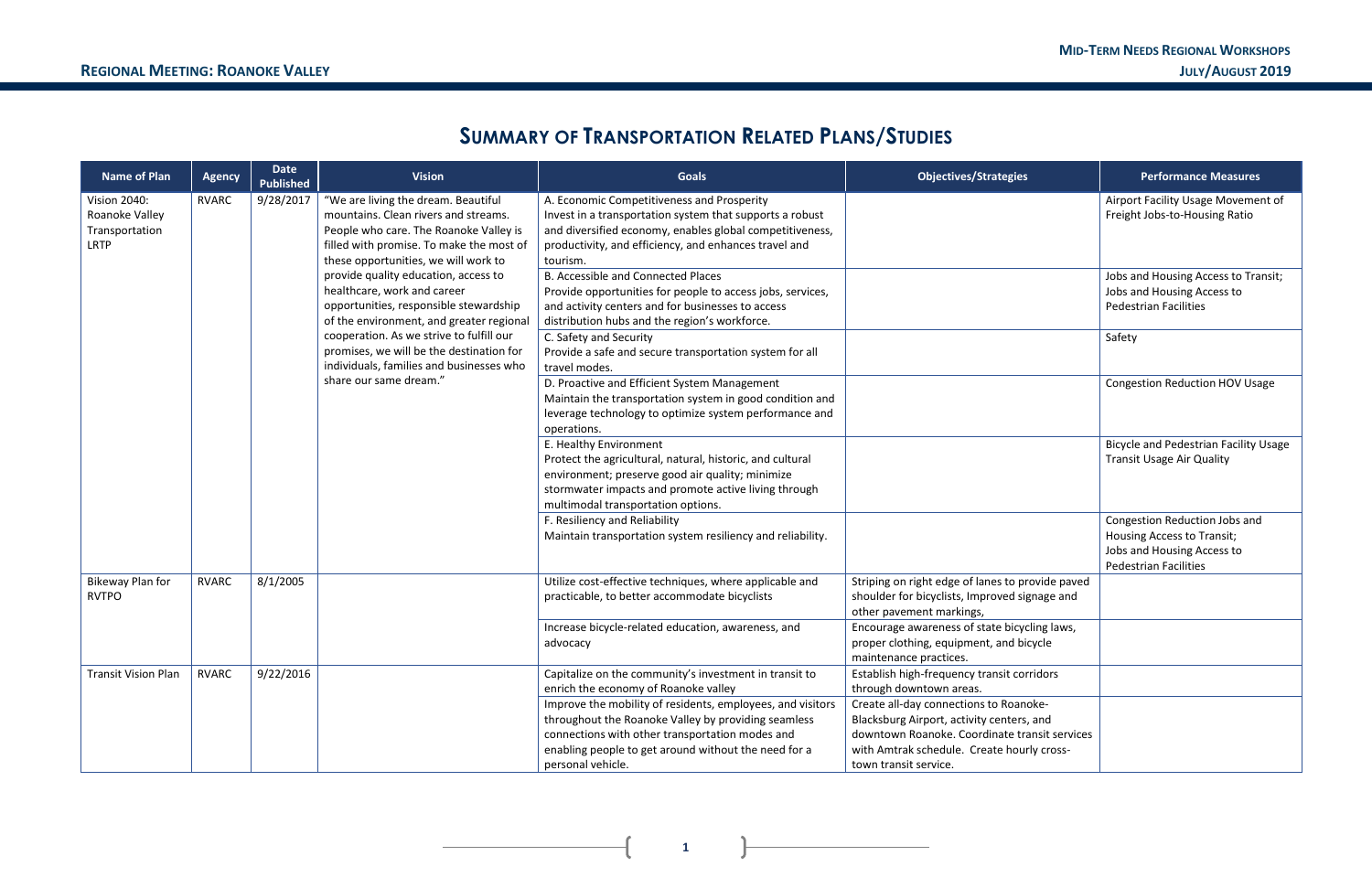### **MID-TERM NEEDS REGIONAL WORKSHOPS REGIONAL MEETING: ROANOKE VALLEY JULY/AUGUST 2019**

| gies                                                                                                  | <b>Performance Measures</b> |
|-------------------------------------------------------------------------------------------------------|-----------------------------|
|                                                                                                       |                             |
| odations across<br>usiness Districts,<br>enters,<br>and<br>g to implement<br>lan, Bikeway<br>sit Plan |                             |
| agement<br>ge existing<br>sources, create<br>erials and<br>s, county<br>o support<br>ices.            |                             |
|                                                                                                       |                             |
|                                                                                                       |                             |
|                                                                                                       |                             |
|                                                                                                       |                             |
|                                                                                                       |                             |

 $\mathbb{R}$ 

 $\overline{1}$ 

| <b>Name of Plan</b>                                                    | <b>Agency</b> | <b>Date</b><br><b>Published</b> | <b>Vision</b> | <b>Goals</b>                                                                                                                                                                                                                                              | Objectives/Strategies                                                                                                                                                                                                                                                                                                  | <b>Performance Measures</b> |
|------------------------------------------------------------------------|---------------|---------------------------------|---------------|-----------------------------------------------------------------------------------------------------------------------------------------------------------------------------------------------------------------------------------------------------------|------------------------------------------------------------------------------------------------------------------------------------------------------------------------------------------------------------------------------------------------------------------------------------------------------------------------|-----------------------------|
|                                                                        |               |                                 |               | Provide Infrastructure to support people's ability to safely<br>use transit. Utilize transit to support people's ability to live<br>healthy lifestyles.                                                                                                   |                                                                                                                                                                                                                                                                                                                        |                             |
| Regional Study on<br>Transportation                                    | <b>RVARC</b>  | 4/26/2018                       |               | Improve mobility within Urban Development Areas (UDAs)<br>and Designated Growth Areas (DGAs)                                                                                                                                                              | Expanding multimodal accommodations across<br>the region to connect Central Business Districts,                                                                                                                                                                                                                        |                             |
| Project<br>Prioritization for<br>Economic<br>Development and<br>Growth |               |                                 |               | Improve connectivity between the Roanoke Valley, the<br>New River Valley, and the Lynchburg Area. Improve<br>connectivity from Botetourt and Franklin Counties to the<br>central Roanoke Valley.                                                          | commercial and employment centers,<br>institutions of higher learning, and<br>transportation hubs. Continuing to implement<br>the Roanoke Valley Greenway Plan, Bikeway<br>Plan, Pedestrian Plan, and Transit Plan                                                                                                     |                             |
| <b>Rural Transit</b><br>Feasibility Study                              | <b>RVARC</b>  | 5/23/2019                       |               | Elderly and disabled make up over one-third of the overall<br>population. Transportation services that accommodate<br>these groups' physical limitations, time constraints, and<br>needs is one of the biggest challenges facing<br>rural transportation. | <b>Establishment of Mobility Management</b><br>Position to more actively manage existing<br>transportation programs and resources, create<br>marketing and educational materials and<br>build coalitions among planners, county<br>officials, and transit providers to support<br>funding to expand existing services. |                             |
| 2035 Rural Long<br>Range                                               | <b>RVARC</b>  | 2011                            |               | 1: Reduce congestion and impact of incidents on I-81 and<br>$I-64.$                                                                                                                                                                                       |                                                                                                                                                                                                                                                                                                                        |                             |
| Transportation<br>Plan                                                 |               |                                 |               | 2: Strengthen transportation linkages between the<br>Roanoke Valley and the surrounding regions                                                                                                                                                           |                                                                                                                                                                                                                                                                                                                        |                             |
|                                                                        |               |                                 |               | 3: Preserve and maintain the existing transportation system<br>and encourage efficient system management                                                                                                                                                  |                                                                                                                                                                                                                                                                                                                        |                             |
|                                                                        |               |                                 |               | 4: Promote recreational travel and tourism within the region                                                                                                                                                                                              |                                                                                                                                                                                                                                                                                                                        |                             |
|                                                                        |               |                                 |               | 5: Expand public transit and passenger rail service.                                                                                                                                                                                                      |                                                                                                                                                                                                                                                                                                                        |                             |
|                                                                        |               |                                 |               | 6: Provide a safe and secure transportation system.                                                                                                                                                                                                       |                                                                                                                                                                                                                                                                                                                        |                             |
|                                                                        |               |                                 |               | 7: Consider freight needs in transportation facility re-<br>design.                                                                                                                                                                                       |                                                                                                                                                                                                                                                                                                                        |                             |
|                                                                        |               |                                 |               | 8: Provide on-road and off-road bicycle and pedestrian<br>accommodations.                                                                                                                                                                                 |                                                                                                                                                                                                                                                                                                                        |                             |
| I-81/I-581 Auxiliary<br>Lane Study                                     | <b>VDOT</b>   | Underway                        |               |                                                                                                                                                                                                                                                           |                                                                                                                                                                                                                                                                                                                        |                             |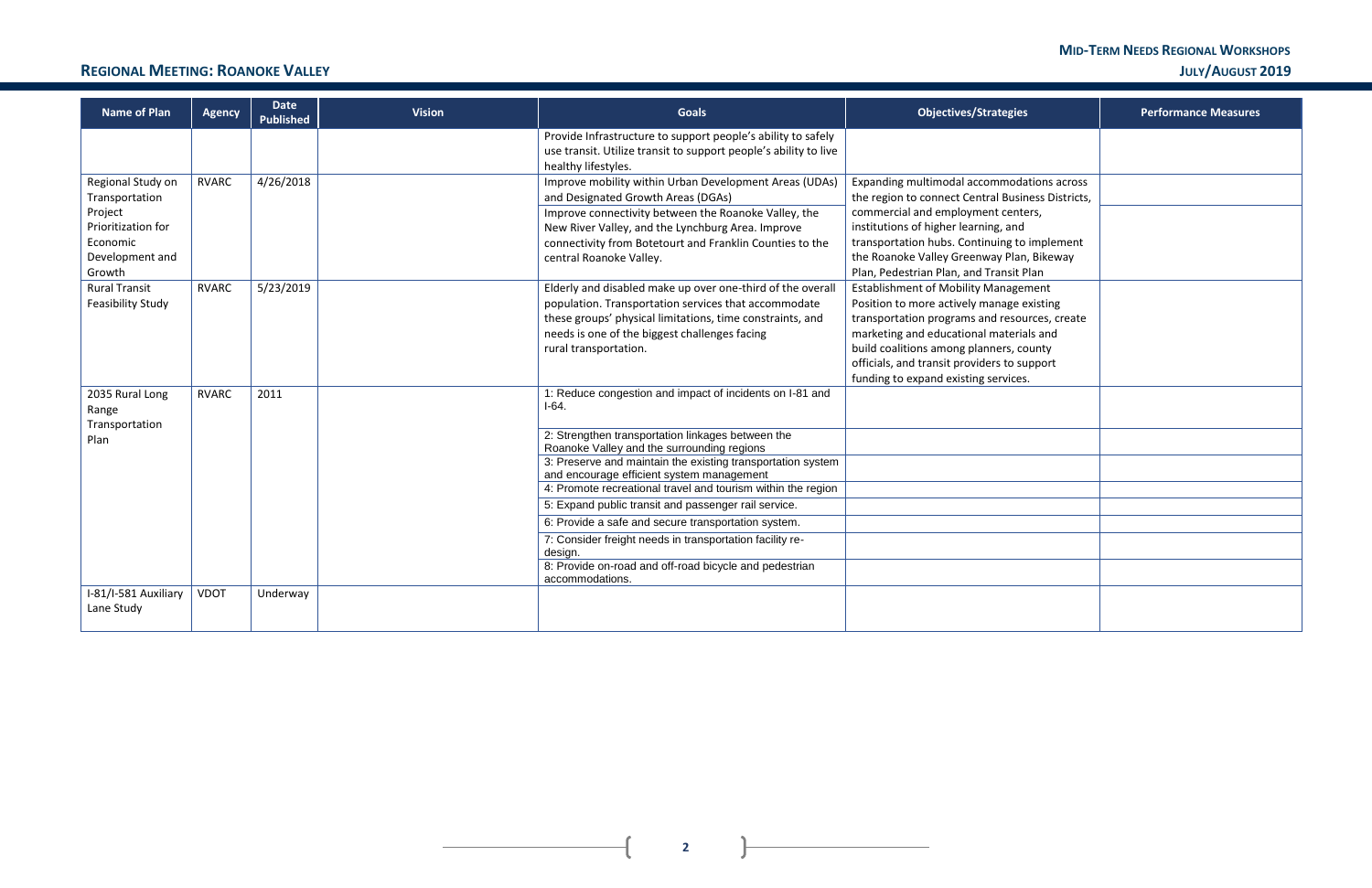### **VTrans Update** *–* **Urban Development Area Needs Assessment**



| <b>Jurisdiction</b>     | <b>UDAs or DGAs (#)</b>                       | <b>VDOT</b><br><b>District</b> | Area | Year<br>sq. mi. Designated | Improvement<br><b>Urgency</b> | <b>Highest Rated Overall Need</b>                                                                                      | Internal UDA Specific Multimodal Transportation Needs (Highest Identified<br>Need)                                                                                                                                                                                                                                           | In Regional<br><b>Network</b> |
|-------------------------|-----------------------------------------------|--------------------------------|------|----------------------------|-------------------------------|------------------------------------------------------------------------------------------------------------------------|------------------------------------------------------------------------------------------------------------------------------------------------------------------------------------------------------------------------------------------------------------------------------------------------------------------------------|-------------------------------|
| <b>Botetourt County</b> | <b>Daleville Town Center</b>                  | Salem                          | 0.3  |                            | Within 5 years                | Circulation and access within the UDA                                                                                  | Street grid, complete streets improvements beyond bike/pedestrian facilities,                                                                                                                                                                                                                                                | Yes                           |
|                         | <b>Gateway Crossing</b>                       | Salem                          | 1.2  |                            | Within 5 years                | Circulation and access within the UDA                                                                                  | improvements to the natural environment, sidewalks<br>Street grid, bicycle infrastructure, pedestrian infrastructure, complete streets<br>improvements beyond bike/pedestrian facilities, intersection design, improvements<br>to the natural environment, sidewalks                                                         | Yes                           |
| <b>Roanoke City</b>     | <b>Roanoke City</b>                           | Salem                          | 41.9 |                            | Within 5 years                | Safety for all users: a friendly pedestrian and<br>bicycle environment                                                 | Roadway operations, transit facilities and amenities, street grid, bicycle<br>infrastructure, pedestrian infrastructure, completes streets improvements, on-street<br>parking capacity, intersection design, signage/wayfinding, sidewalks                                                                                   | Yes                           |
| <b>Roanoke County</b>   | I-81/Glencar/Hollins                          | Salem                          | 29.6 | 2015                       | Within 5 years                | Safety for all users                                                                                                   | Roadway capacity and infrastructure, roadway operations, safety features                                                                                                                                                                                                                                                     | Yes                           |
|                         | Route 220 South/<br>Clearbrook                | Salem                          | 2.9  | 2015                       | Within 5 years                | Safety for all users                                                                                                   | Roadway capacity and infrastructure, roadway operations, safety features                                                                                                                                                                                                                                                     | Yes                           |
|                         | Route 24/116/Vinton/<br><b>Mount Pleasant</b> | Salem                          | 10.5 | 2015                       | Within 5 years                | Safety for all users                                                                                                   | Roadway capacity and infrastructure, roadway operations, safety features                                                                                                                                                                                                                                                     | Yes                           |
|                         | Route 419/221/Cave<br>Spring/Windsor          | Salem                          | 16.7 | 2015                       | Within 5 years                | Safety for all users                                                                                                   | Roadway capacity and infrastructure, roadway operations, safety features                                                                                                                                                                                                                                                     | Yes                           |
|                         | Route 460 East/Bonsak   Salem                 |                                | 3.5  | 2015                       | Within 5 years                | Safety for all users                                                                                                   | Roadway capacity and infrastructure, roadway operations, safety features                                                                                                                                                                                                                                                     | Yes                           |
|                         | <b>Village Centers</b>                        | Salem                          | 0.9  | 2015                       | Within 5 years                | Safety for all users                                                                                                   | Roadway capacity and infrastructure, roadway operations, safety features                                                                                                                                                                                                                                                     | Yes                           |
| <b>City of Salem</b>    | <b>Apperson Drive</b>                         | Salem                          | 0.3  | 2015                       |                               | Access to transportation networks beyond the<br><b>UDA</b>                                                             | Roadway operations, transit facilities and amenities, street grid, pedestrian<br>infrastructure, complete streets,                                                                                                                                                                                                           | Yes                           |
|                         | Downtown                                      | Salem                          | 1.3  | 2015                       | Within 5 years                | Safety for all users                                                                                                   | Roadway operations, transit facilities and amenities, street grid, pedestrian<br>infrastructure, complete streets, safety features, on-street parking capacity, off-<br>street parking capacity, intersection design, signage/wayfinding, improvements to<br>the natural environment, sidewalks, a more historic streetscape | Yes                           |
|                         | <b>East Main Street</b>                       | Salem                          | 0.4  | 2015                       | Within 5 years                | Safety, internal circulation, access to networks<br>outside of the UDA                                                 | Roadway capacity, roadway operations, transit facilities and amenities, street grid,<br>bicycle infrastructure, pedestrian infrastructure, complete streets, intersection<br>design, improvements to the natural environment, sidewalks, greenways                                                                           | Yes                           |
| <b>Town of Vinton</b>   | <b>Bypass Road/ Virginia</b><br>Road          | Salem                          | 0.2  |                            | Within 5 years                | Safety for all users                                                                                                   | Roadway capacity, roadway operations, transit frequency, transit operations, transit<br>capacity and access, transit facilities, pedestrian infrastructure, complete streets,<br>safety features, intersection design, improvements to the natural environment                                                               | Yes                           |
|                         | Downtown                                      | Salem                          | 0.1  |                            | Within 5 years                | Safety, internal circulation, access to networks<br>outside of the UDA, friendly bicycle and<br>pedestrian environment | Roadway operations, bicycle infrastructure, pedestrian infrastructure, complete<br>streets, safety features, intersection design, signage/wayfinding, traffic calming,<br>improvements to the natural environment, sidewalks                                                                                                 | Yes                           |
|                         | <b>Hardy Road Gateway</b>                     | Salem                          | 0.1  |                            | Beyond 5 years                | Safety, access outside UDA, friendly bicycle<br>and pedestrian environment                                             | Roadway capacity, pedestrian infrastructure, complete streets, safety features,<br>signage/wayfinding, improvements to the natural environment, sidewalks                                                                                                                                                                    | Yes                           |
|                         | Mid-Washington<br>Corridor                    | Salem                          | 0.0  |                            | Beyond 5 years                | Safety for all users, friendly bicycle and<br>pedestrian environment, transit<br>enhancements                          | Roadway capacity, roadway operations, bicycle infrastructure, pedestrian<br>infrastructure, complete streets, safety features, traffic calming, improvements to<br>the natural environment, sidewalks                                                                                                                        | Yes                           |
|                         | Virginia Avenue<br>Corridor                   | Salem                          | 0.0  |                            | Beyond 5 years                | Safety for all users: a friendly pedestrian and<br>bicycle environment                                                 | Roadway capacity, roadway operations, bicycle infrastructure, pedestrian<br>infrastructure, complete streets, safety features, off-street parking capacity,<br>intersection design, traffic calming, improvements to the natural environment,<br>sidewalks,                                                                  | Yes                           |
|                         | Virginia Avenue<br>Gateway                    | Salem                          | 0.1  |                            | Beyond 5 years                | Safety, access outside UDA, friendly bicycle<br>and pedestrian environment                                             | Roadway capacity, roadway operations, bicycle infrastructure, pedestrian<br>infrastructure, complete streets, safety features, intersection design,<br>signage/wayfinding, traffic calming, improvements to the natural environment,<br>sidewalks                                                                            | Yes                           |
|                         | <b>Walnut Avenue</b><br>Gateway               | Salem                          | 0.0  |                            | Within 5 years                | Safety for all users: a friendly pedestrian and<br>bicycle environment, transit enhancements                           | Roadway capacity, roadway operations, transit frequency, transit operations, transit<br>capacity and access, transit facilities, bicycle infrastructure, pedestrian infrastructure,                                                                                                                                          | Yes                           |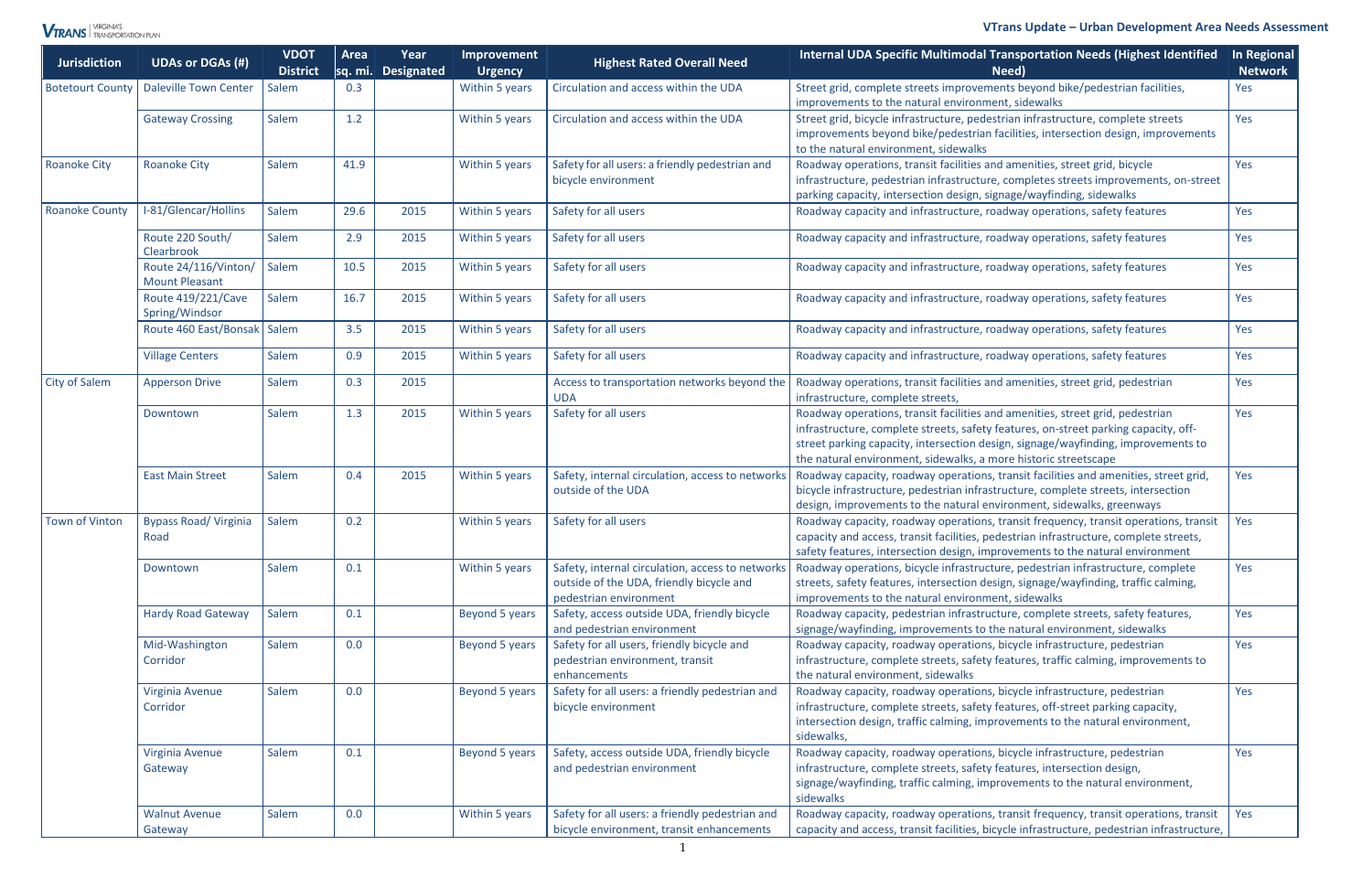#### **VTrans Update** *–* **Urban Development Area Needs Assessment**

|                      |                                     |          |     |      |                        |                                                                                                                                                                     | complete streets, off-street parking, intersection design, signage/wayfinding,<br>improvements to the natural environment, sidewalks                                                                                                              |           |
|----------------------|-------------------------------------|----------|-----|------|------------------------|---------------------------------------------------------------------------------------------------------------------------------------------------------------------|---------------------------------------------------------------------------------------------------------------------------------------------------------------------------------------------------------------------------------------------------|-----------|
|                      | <b>Washington Avenue</b><br>Gateway | Salem    | 0.0 |      | Beyond 5 years $\vert$ | Safety for all users: a friendly pedestrian and<br>bicycle environment                                                                                              | Roadway capacity, roadway operations, bicycle infrastructure, pedestrian<br>infrastructure, complete streets, safety features, intersection design,<br>signage/wayfinding, traffic calming, improvements to the natural environment,<br>sidewalks | Yes       |
| <b>Clifton Forge</b> | <b>Clifton Forge</b>                | Staunton | 3.1 | 2015 |                        | Safety for all users; Circulation and access<br>within the UDA; Access to transportation<br>networks beyond the UDA; Friendly pedestrian<br>and bicycle environment | Transit Capacity; Street Grid; Bicycle Infrastructure;<br>Pedestrian Infrastructure; On-Street Parking; Signage/Wayfinding                                                                                                                        | <b>No</b> |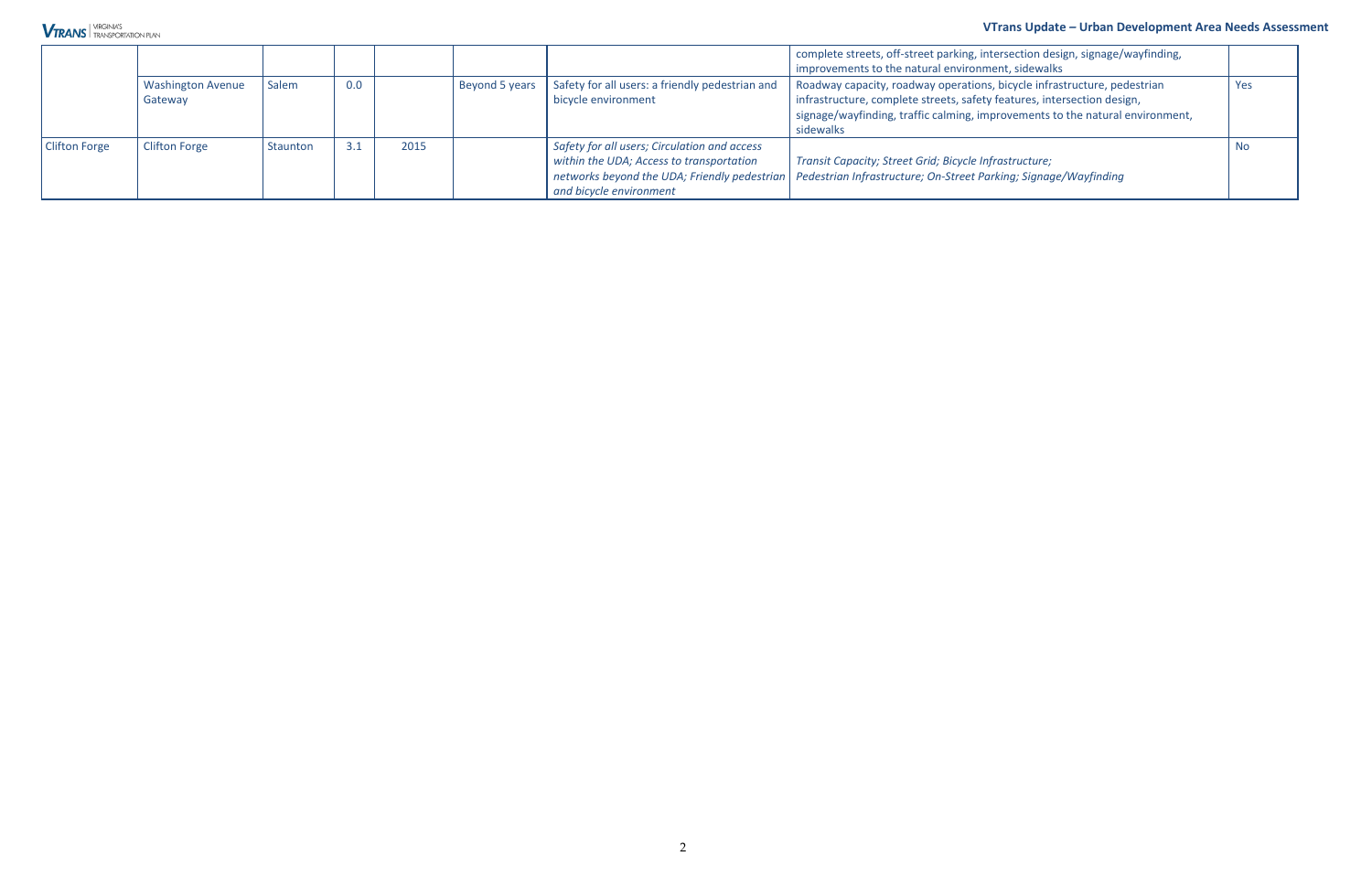# **UDA VARIABLES**

| <b>UDA Name</b>                                    | <b>Governing Bodies</b>                                                                                                                                     | Area           | Year<br><b>Designated</b> | <b>Centerline</b><br><b>Miles</b> | Population <sup>1</sup>                                              | Employment <sup>2</sup>                                                                                                                                                                                                                              | <b>UDA Transit</b>                                                                                                                                                                   | <b>Modal Information</b>                                                                                                                                       |
|----------------------------------------------------|-------------------------------------------------------------------------------------------------------------------------------------------------------------|----------------|---------------------------|-----------------------------------|----------------------------------------------------------------------|------------------------------------------------------------------------------------------------------------------------------------------------------------------------------------------------------------------------------------------------------|--------------------------------------------------------------------------------------------------------------------------------------------------------------------------------------|----------------------------------------------------------------------------------------------------------------------------------------------------------------|
| <b>Botetourt County -</b><br>Daleville Town Center | PDC: Roanoke Valley-Alleghany Sq. miles: 0.29<br><b>Regional Commission</b><br>MPO: Roanoke Valley TPO<br>District: Salem<br>Jurisdiction: Botetourt County | Acres: 185.18  | N/A                       | 4.87                              | <b>UDA Population: 75</b><br><b>UDA Population Density: 0.40</b>     | UDA employment: 203<br>Total UDA employment in freight related industries: 23<br>Total UDA employment in local serving industries: 153<br>Total UDA employment in knowledge-based industries:<br>UDA Employment density: 1.10                        | Percent of UDA population served<br>by transit (within 1/4 mile of transit<br>stop): 0%<br>Percent of UDA employment served<br>by transit (within 1/4 mile of transit<br>stop): 0%   | Number of bus stops: 0<br>Miles of bus routes: 0<br>Number of ferry stops: 0<br>Miles of ferry routes: 0<br>Number of rail stops: 0<br>Miles of rail: 0        |
| Botetourt County -<br><b>Gateway Crossing</b>      | PDC: Roanoke Valley-Alleghany Sq. miles: 1.16<br><b>Regional Commission</b><br>MPO: Roanoke Valley TPO<br>District: Salem<br>Jurisdiction: Botetourt County | Acres: 741.22  | N/A                       | 14.35                             | <b>UDA Population: 282</b><br><b>UDA Population Density: 0.38</b>    | UDA employment: 939<br>Total UDA employment in freight related industries: 126<br>Total UDA employment in local serving industries: 758<br>Total UDA employment in knowledge-based industries:<br>56<br>UDA Employment density: 1.27                 | Percent of UDA population served<br>by transit (within 1/4 mile of transit<br>stop): 0%<br>Percent of UDA employment served<br>by transit (within 1/4 mile of transit<br>stop): 0%   | Number of bus stops: 0<br>Miles of bus routes: 0<br>Number of ferry stops: 0<br>Miles of ferry routes: 0<br>Number of rail stops: 0<br>Miles of rail: 0        |
| Roanoke City                                       | PDC: Roanoke Valley-Alleghany Sq. miles: 41.87<br><b>Regional Commission</b><br>MPO: Roanoke Valley TPO<br>District: Salem<br>Jurisdiction: Roanoke City    | Acres: 26,799  | 2015                      | 611.67                            | <b>UDA Population: 98,373</b><br><b>UDA Population Density: 3.67</b> | UDA employment: 70,745<br>Total UDA employment in freight related industries:<br>17,504<br>Total UDA employment in local serving industries: 42,250<br>Total UDA employment in knowledge-based industries:<br>10,991<br>UDA Employment density: 2.64 | Percent of UDA population served<br>by transit (within 1/4 mile of transit<br>stop): 64%<br>Percent of UDA employment served<br>by transit (within 1/4 mile of transit<br>stop): 64% | Number of bus stops: 881<br>Miles of bus routes: 264.59<br>Number of ferry stops: 0<br>Miles of ferry routes: 0<br>Number of rail stops: 0<br>Miles of rail: 0 |
| Roanoke County-<br>I-81/Glenvar/ Hollins           | PDC: Roanoke Valley-Alleghany Sq. miles: 29.60<br><b>Regional Commission</b><br>MPO: Roanoke Valley TPO<br>District: Salem<br>Jurisdiction: Salem City      | Acres: 18,942  | 2015                      | 282.49                            | UDA Population: 25,007<br><b>UDA Population Density: 1.32</b>        | UDA employment: 16,924<br>Total UDA employment in freight related industries:<br>3,544<br>Total UDA employment in local serving industries: 9,898<br>Total UDA employment in knowledge-based industries:<br>3,483<br>UDA Employment density: 0.89    | Percent of UDA population served<br>by transit (within 1/4 mile of transit<br>stop): 3%<br>Percent of UDA employment served<br>by transit (within 1/4 mile of transit<br>stop): 3%   | Number of bus stops: 48<br>Miles of bus routes: 46.49<br>Number of ferry stops: 0<br>Miles of ferry routes: 0<br>Number of rail stops: 0<br>Miles of rail: 0   |
| Roanoke County-<br>Route 220<br>South/Clearbrook   | PDC: Roanoke Valley-Alleghany Sq. miles: 2.89<br><b>Regional Commission</b><br>MPO: Roanoke Valley TPO<br>District: Salem<br>Jurisdiction: Roanoke County   | Acres: 1846.86 | 2015                      | 26.81                             | <b>UDA Population: 340</b><br><b>UDA Population Density: 0.18</b>    | UDA employment: 244<br>Total UDA employment in freight related industries: 7<br>Total UDA employment in local serving industries: 213<br>Total UDA employment in knowledge-based industries:<br>24<br>UDA Employment density: 0.13                   | Percent of UDA population served<br>by transit (within 1/4 mile of transit<br>stop): 0%<br>Percent of UDA employment served<br>by transit (within 1/4 mile of transit<br>stop): 0%   | Number of bus stops: 0<br>Miles of bus routes: 17.58<br>Number of ferry stops: 0<br>Miles of ferry routes: 0<br>Number of rail stops: 0<br>Miles of rail: 0    |
| Roanoke County-<br>Route                           | PDC: Roanoke Valley-Alleghany Sq. miles: 10.55<br><b>Regional Commission</b><br>MPO: Roanoke Valley TPO                                                     | Acres: 6751.12 | 2015                      | 69.76                             | <b>UDA Population: 5492</b><br><b>UDA Population Density: 0.81</b>   | UDA employment: 529<br>Total UDA employment in freight related industries: 197<br>Total UDA employment in local serving industries: 291                                                                                                              | Percent of UDA population served<br>by transit (within 1/4 mile of transit<br>stop): 0%                                                                                              | Number of bus stops: 55<br>Miles of bus routes: 0<br>Number of ferry stops: 0                                                                                  |

**1 1 1 1**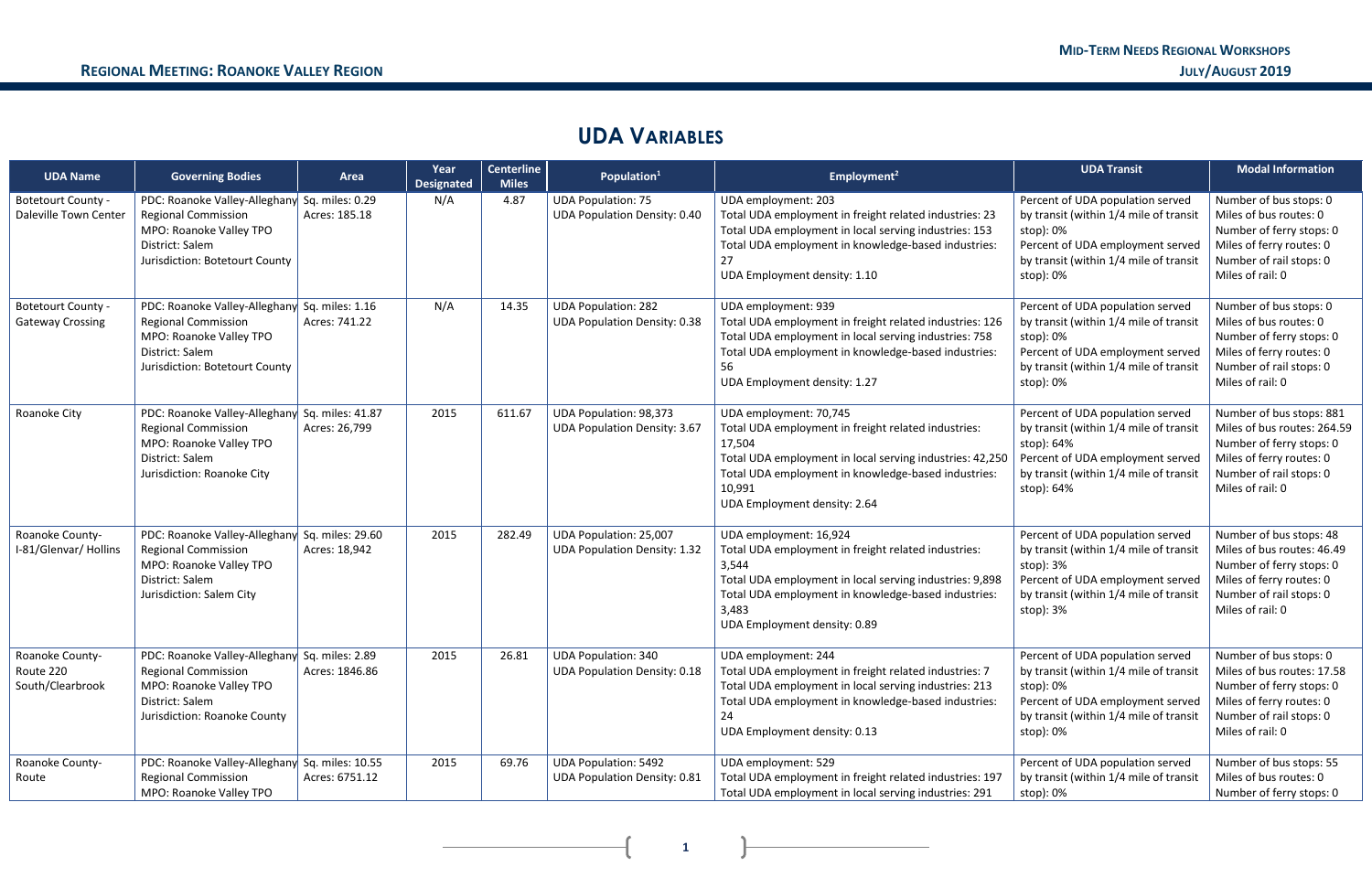# **MID-TERM NEEDS REGIONAL WORKSHOPS**

## **REGIONAL MEETING: ROANOKE VALLEY REGION JULY/AUGUST 2019**

**2**

| <b>UDA Name</b>                                         | <b>Governing Bodies</b>                                                                                                                                    | Area            | Year<br><b>Designated</b> | <b>Centerline</b><br><b>Miles</b> | Population <sup>1</sup>                                             | Employment <sup>2</sup>                                                                                                                                                                                                                       | <b>UDA Transit</b>                                                                                                                                                                   | <b>Modal Information</b>                                                                                                                                    |
|---------------------------------------------------------|------------------------------------------------------------------------------------------------------------------------------------------------------------|-----------------|---------------------------|-----------------------------------|---------------------------------------------------------------------|-----------------------------------------------------------------------------------------------------------------------------------------------------------------------------------------------------------------------------------------------|--------------------------------------------------------------------------------------------------------------------------------------------------------------------------------------|-------------------------------------------------------------------------------------------------------------------------------------------------------------|
| 24/116/Vinton/Mount<br>Pleasant                         | District: Salem<br>Jurisdiction: Roanoke County                                                                                                            |                 |                           |                                   |                                                                     | Total UDA employment in knowledge-based industries:<br>42<br>UDA Employment density: 0.08                                                                                                                                                     | Percent of UDA employment served<br>by transit (within 1/4 mile of transit<br>stop): 0%                                                                                              | Miles of ferry routes: 0<br>Number of rail stops: 0<br>Miles of rail: 0                                                                                     |
| Roanoke County-<br>Route 419/221/Cave<br>Spring/Windsor | PDC: Roanoke Valley-Alleghany Sq. miles: 16.73<br><b>Regional Commission</b><br>MPO: Roanoke Valley TPO<br>District: Salem<br>Jurisdiction: Roanoke County | Acres: 10704.86 | 2015                      | 190.90                            | <b>UDA Population: 27297</b><br><b>UDA Population Density: 2.55</b> | UDA employment: 12991<br>Total UDA employment in freight related industries:<br>1237<br>Total UDA employment in local serving industries: 8249<br>Total UDA employment in knowledge-based industries:<br>3505<br>UDA Employment density: 1.21 | Percent of UDA population served<br>by transit (within 1/4 mile of transit<br>stop): 4%<br>Percent of UDA employment served<br>by transit (within 1/4 mile of transit<br>stop): 4%   | Number of bus stops: 45<br>Miles of bus routes: 3.81<br>Number of ferry stops: 0<br>Miles of ferry routes: 0<br>Number of rail stops: 0<br>Miles of rail: 0 |
| Roanoke County-<br>Route 460<br>East/Bonsack            | PDC: Roanoke Valley-Alleghany Sq. miles: 3.50<br><b>Regional Commission</b><br>MPO: Roanoke Valley TPO<br>District: Salem<br>Jurisdiction: Roanoke County  | Acres: 2242.25  | 2015                      | 36.83                             | <b>UDA Population: 3403</b><br><b>UDA Population Density: 1.52</b>  | UDA employment: 2120<br>Total UDA employment in freight related industries: 742<br>Total UDA employment in local serving industries: 1346<br>Total UDA employment in knowledge-based industries:<br>31<br>UDA Employment density: 0.95        | Percent of UDA population served<br>by transit (within 1/4 mile of transit<br>stop): 0%<br>Percent of UDA employment served<br>by transit (within 1/4 mile of transit<br>stop): 0%   | Number of bus stops: 0<br>Miles of bus routes: 3.78<br>Number of ferry stops: 0<br>Miles of ferry routes: 0<br>Number of rail stops: 0<br>Miles of rail: 0  |
| Roanoke County-<br><b>Village Centers</b>               | PDC: Roanoke Valley-Alleghany Sq. miles: 0.89<br><b>Regional Commission</b><br>MPO: Roanoke Valley TPO<br>District: Salem<br>Jurisdiction: Roanoke County  | Acres: 572.58   | 2015                      | 10.17                             | <b>UDA Population: 53</b><br>UDA Population Density: 0.09           | UDA employment: 31<br>Total UDA employment in freight related industries: 7<br>Total UDA employment in local serving industries: 16<br>Total UDA employment in knowledge-based industries: 8<br>UDA Employment density: 0.05                  | Percent of UDA population served<br>by transit (within 1/4 mile of transit<br>stop): 0%<br>Percent of UDA employment served<br>by transit (within 1/4 mile of transit<br>stop): 0%   | Number of bus stops: 0<br>Miles of bus routes: 0<br>Number of ferry stops: 0<br>Miles of ferry routes: 0<br>Number of rail stops: 0<br>Miles of rail: 0     |
| Salem City-Apperson<br><b>Drive</b>                     | PDC: Roanoke Valley-Alleghany Sq. miles: 0.31<br><b>Regional Commission</b><br>MPO: Roanoke Valley TPO<br>District: Salem<br>Jurisdiction: Salem City      | Acres: 196.76   | 2015                      | 7.20                              | <b>UDA Population: 707</b><br><b>UDA Population Density: 3.59</b>   | UDA employment: 471<br>Total UDA employment in freight related industries: 293<br>Total UDA employment in local serving industries: 175<br>Total UDA employment in knowledge-based industries: 3<br>UDA Employment density: 2.39              | Percent of UDA population served<br>by transit (within 1/4 mile of transit<br>stop): 97%<br>Percent of UDA employment served<br>by transit (within 1/4 mile of transit<br>stop): 97% | Number of bus stops: 18<br>Miles of bus routes: 1.43<br>Number of ferry stops: 0<br>Miles of ferry routes: 0<br>Number of rail stops: 0<br>Miles of rail: 0 |
| Salem City-Downtown                                     | PDC: Roanoke Valley-Alleghany Sq. miles: 1.26<br><b>Regional Commission</b><br>MPO: Roanoke Valley TPO<br>District: Salem<br>Jurisdiction: Salem City      | Acres: 806.24   | 2015                      | 40.46                             | <b>UDA Population: 2286</b><br><b>UDA Population Density: 2.84</b>  | UDA employment: 3920<br>Total UDA employment in freight related industries: 309<br>Total UDA employment in local serving industries: 3357<br>Total UDA employment in knowledge-based industries:<br>253<br>UDA Employment density: 4.86       | Percent of UDA population served<br>by transit (within 1/4 mile of transit<br>stop): 83%<br>Percent of UDA employment served<br>by transit (within 1/4 mile of transit<br>stop): 83% | Number of bus stops: 47<br>Miles of bus routes: 9.45<br>Number of ferry stops: 0<br>Miles of ferry routes: 0<br>Number of rail stops: 0<br>Miles of rail: 0 |
| Salem City-East Main<br>Street                          | PDC: Roanoke Valley-Alleghany Sq. miles: 0.42<br><b>Regional Commission</b><br>MPO: Roanoke Valley TPO<br>District: Salem<br>Jurisdiction: Salem City      | Acres: 270.66   | 2015                      | 9.27                              | <b>UDA Population: 796</b><br><b>UDA Population Density: 2.94</b>   | UDA employment: 1135<br>Total UDA employment in freight related industries: 416<br>Total UDA employment in local serving industries: 593<br>Total UDA employment in knowledge-based industries:<br>126<br>UDA Employment density: 4.19        | Percent of UDA population served<br>by transit (within 1/4 mile of transit<br>stop): 73%<br>Percent of UDA employment served<br>by transit (within 1/4 mile of transit<br>stop): 73% | Number of bus stops: 29<br>Miles of bus routes: 6.75<br>Number of ferry stops: 0<br>Miles of ferry routes: 0<br>Number of rail stops: 0<br>Miles of rail: 0 |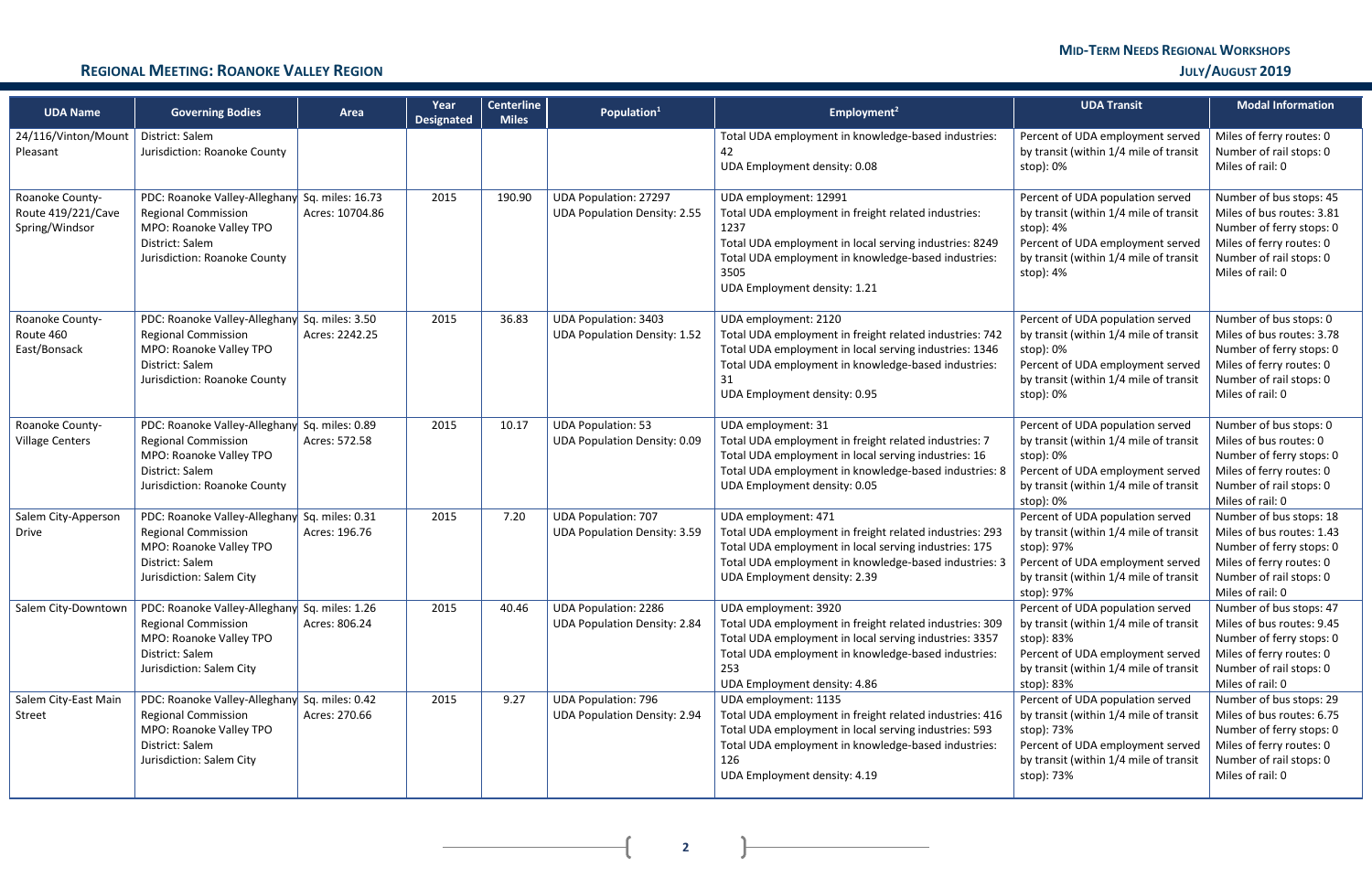# **MID-TERM NEEDS REGIONAL WORKSHOPS**

### **REGIONAL MEETING: ROANOKE VALLEY REGION JULY/AUGUST 2019**

**3**

| <b>UDA Name</b>                                         | <b>Governing Bodies</b>                                                                                                                                   | Area          | Year<br><b>Designated</b> | <b>Centerline</b><br><b>Miles</b> | Population <sup>1</sup>                                           | Employment <sup>2</sup>                                                                                                                                                                                                             | <b>UDA Transit</b>                                                                                                                                                                     | <b>Modal Information</b>                                                                                                                                    |
|---------------------------------------------------------|-----------------------------------------------------------------------------------------------------------------------------------------------------------|---------------|---------------------------|-----------------------------------|-------------------------------------------------------------------|-------------------------------------------------------------------------------------------------------------------------------------------------------------------------------------------------------------------------------------|----------------------------------------------------------------------------------------------------------------------------------------------------------------------------------------|-------------------------------------------------------------------------------------------------------------------------------------------------------------|
| Town of Vinton -<br><b>Bypass Road/Virginia</b><br>Road | PDC: Roanoke Valley-Alleghany Sq. miles: 0.23<br><b>Regional Commission</b><br>MPO: Roanoke Valley TPO<br>District: Salem<br>Jurisdiction: Roanoke County | Acres: 145.58 | N/A                       | 4.78                              | <b>UDA Population: 683</b><br><b>UDA Population Density: 4.69</b> | UDA employment: 875<br>Total UDA employment in freight related industries: 45<br>Total UDA employment in local serving industries: 826<br>Total UDA employment in knowledge-based industries: 4<br>UDA Employment density: 6.01     | Percent of UDA population served<br>by transit (within 1/4 mile of transit<br>stop): 100%<br>Percent of UDA employment served<br>by transit (within 1/4 mile of transit<br>stop): 100% | Number of bus stops: 32<br>Miles of bus routes: 2.49<br>Number of ferry stops: 0<br>Miles of ferry routes: 0<br>Number of rail stops: 0<br>Miles of rail: 0 |
| Town of Vinton -<br>Downtown-Gateway                    | PDC: Roanoke Valley-Alleghany Sq. miles: 0.14<br><b>Regional Commission</b><br>MPO: Roanoke Valley TPO<br>District: Salem<br>Jurisdiction: Roanoke County | Acres: 88.36  | N/A                       | 3.47                              | <b>UDA Population: 306</b><br><b>UDA Population Density: 3.47</b> | UDA employment: 390<br>Total UDA employment in freight related industries: 70<br>Total UDA employment in local serving industries: 293<br>Total UDA employment in knowledge-based industries:<br>28<br>UDA Employment density: 4.42 | Percent of UDA population served<br>by transit (within 1/4 mile of transit<br>stop):100%<br>Percent of UDA employment served<br>by transit (within 1/4 mile of transit<br>stop): 100%  | Number of bus stops: 53<br>Miles of bus routes: 1.01<br>Number of ferry stops: 0<br>Miles of ferry routes: 0<br>Number of rail stops: 0<br>Miles of rail: 0 |
| Town of Vinton -<br>Hardy Road Gateway                  | PDC: Roanoke Valley-Alleghany Sq. miles: 0.08<br><b>Regional Commission</b><br>MPO: Roanoke Valley TPO<br>District: Salem<br>Jurisdiction: Roanoke County | Acres: 48.27  | N/A                       | 0.95                              | <b>UDA Population: 91</b><br><b>UDA Population Density: 1.88</b>  | UDA employment: 24<br>Total UDA employment in freight related industries: 0<br>Total UDA employment in local serving industries: 24<br>Total UDA employment in knowledge-based industries: 0<br>UDA Employment density: 0.50        | Percent of UDA population served<br>by transit (within 1/4 mile of transit<br>stop): 20%<br>Percent of UDA employment served<br>by transit (within 1/4 mile of transit<br>stop):21%    | Number of bus stops: 19<br>Miles of bus routes: 0<br>Number of ferry stops: 0<br>Miles of ferry routes: 0<br>Number of rail stops: 0<br>Miles of rail: 0    |
| Town of Vinton - Mid-<br><b>Washington Corridor</b>     | PDC: Roanoke Valley-Alleghany Sq. miles: 0.05<br><b>Regional Commission</b><br>MPO: Roanoke Valley TPO<br>District: Salem<br>Jurisdiction: Roanoke County | Acres: 29.53  | N/A                       | 0.65                              | <b>UDA Population: 171</b><br><b>UDA Population Density: 5.78</b> | UDA employment: 19<br>Total UDA employment in freight related industries: 0<br>Total UDA employment in local serving industries: 19<br>Total UDA employment in knowledge-based industries: 0<br>UDA Employment density: 0.64        | Percent of UDA population served<br>by transit (within 1/4 mile of transit<br>stop):100%<br>Percent of UDA employment served<br>by transit (within 1/4 mile of transit<br>stop): 100%  | Number of bus stops: 37<br>Miles of bus routes: 0.61<br>Number of ferry stops: 0<br>Miles of ferry routes: 0<br>Number of rail stops: 0<br>Miles of rail: 0 |
| Town of Vinton -<br>Virginia Avenue<br>Corridor         | PDC: Roanoke Valley-Alleghany Sq. miles: 0.04<br><b>Regional Commission</b><br>MPO: Roanoke Valley TPO<br>District: Salem<br>Jurisdiction: Roanoke County | Acres: 27.48  | N/A                       | 1.60                              | <b>UDA Population: 135</b><br><b>UDA Population Density: 4.92</b> | UDA employment: 167<br>Total UDA employment in freight related industries: 100<br>Total UDA employment in local serving industries: 67<br>Total UDA employment in knowledge-based industries: 0<br>UDA Employment density: 6.07     | Percent of UDA population served<br>by transit (within 1/4 mile of transit<br>stop): 100%<br>Percent of UDA employment served<br>by transit (within 1/4 mile of transit<br>stop): 100% | Number of bus stops: 43<br>Miles of bus routes: 0.56<br>Number of ferry stops: 0<br>Miles of ferry routes: 0<br>Number of rail stops: 0<br>Miles of rail: 0 |
| Town of Vinton -<br>Virginia Avenue<br>Gateway          | PDC: Roanoke Valley-Alleghany Sq. miles: 0.08<br><b>Regional Commission</b><br>MPO: Roanoke Valley TPO<br>District: Salem<br>Jurisdiction: Roanoke County | Acres: 48.02  | N/A                       | 2.38                              | <b>UDA Population: 116</b><br><b>UDA Population Density: 2.42</b> | UDA employment: 61<br>Total UDA employment in freight related industries: 4<br>Total UDA employment in local serving industries: 43<br>Total UDA employment in knowledge-based industries:<br>14<br>UDA Employment density: 1.28    | Percent of UDA population served<br>by transit (within 1/4 mile of transit<br>stop): 96%<br>Percent of UDA employment served<br>by transit (within 1/4 mile of transit<br>stop): 95%   | Number of bus stops: 39<br>Miles of bus routes: 0.88<br>Number of ferry stops: 0<br>Miles of ferry routes: 0<br>Number of rail stops: 0<br>Miles of rail: 0 |
| Town of Vinton -<br><b>Walnut Avenue</b><br>Gateway     | PDC: Roanoke Valley-Alleghany Sq. miles: 0.03<br><b>Regional Commission</b><br>MPO: Roanoke Valley TPO<br>District: Salem<br>Jurisdiction: Roanoke County | Acres: 21.99  | N/A                       | 0.85                              | <b>UDA Population: 66</b><br><b>UDA Population Density: 3.02</b>  | UDA employment: 90<br>Total UDA employment in freight related industries: 71<br>Total UDA employment in local serving industries: 16<br>Total UDA employment in knowledge-based industries: 3<br>UDA Employment density: 4.08       | Percent of UDA population served<br>by transit (within 1/4 mile of transit<br>stop): 100%<br>Percent of UDA employment served<br>by transit (within 1/4 mile of transit<br>stop): 100% | Number of bus stops: 46<br>Miles of bus routes: 0.06<br>Number of ferry stops: 0<br>Miles of ferry routes: 0<br>Number of rail stops: 0<br>Miles of rail: 0 |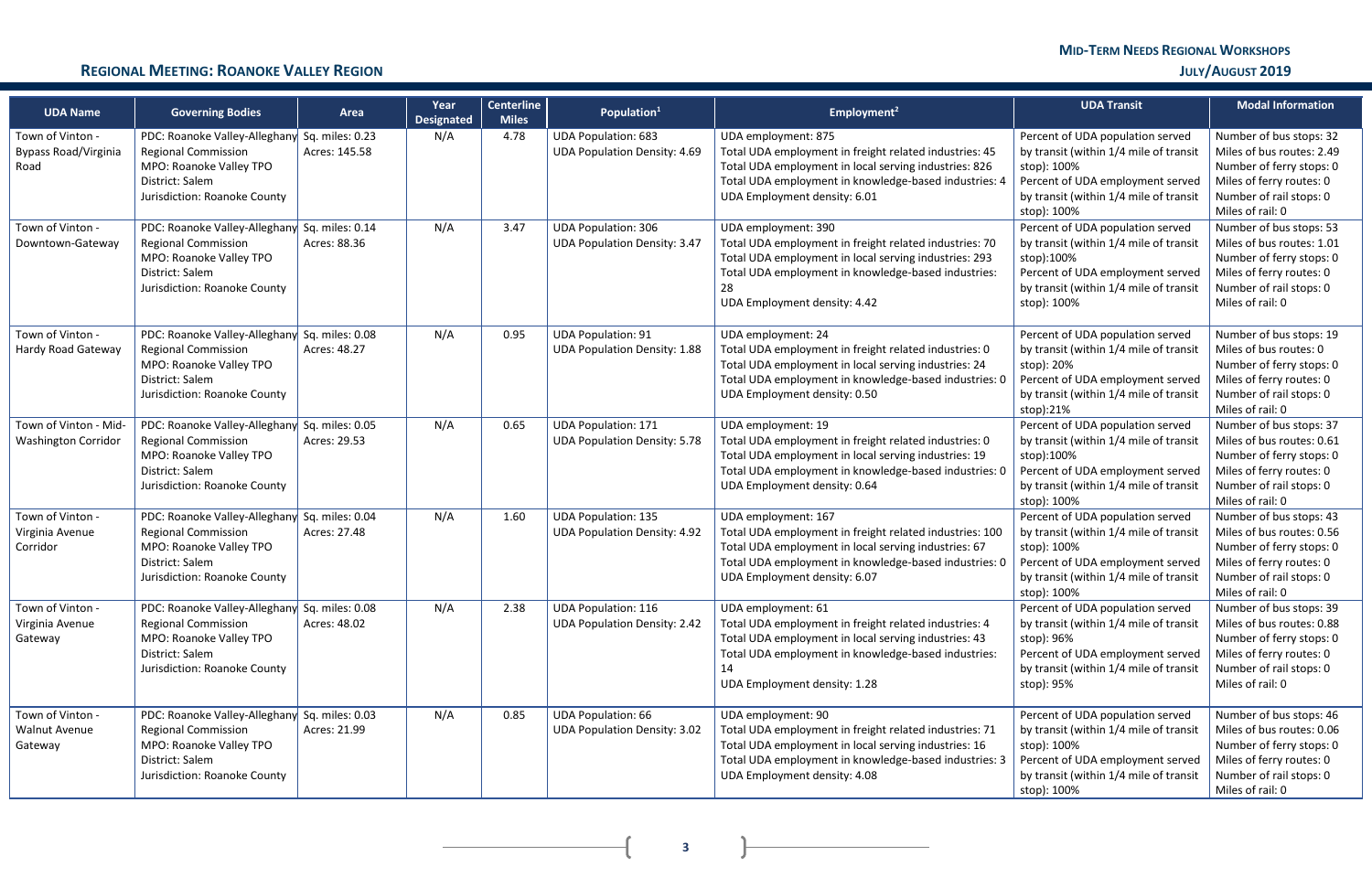# **MID-TERM NEEDS REGIONAL WORKSHOPS**

### **REGIONAL MEETING: ROANOKE VALLEY REGION JULY/AUGUST 2019**

| <b>UDA Name</b>       | <b>Governing Bodies</b>                       | Area         | Year<br><b>Designated</b> | Centerline<br><b>Miles</b> | Population $1$               | Employment <sup>2</sup>                               | <b>UDA Transit</b>                     | <b>Modal Information</b> |
|-----------------------|-----------------------------------------------|--------------|---------------------------|----------------------------|------------------------------|-------------------------------------------------------|----------------------------------------|--------------------------|
| Town of Vinton -      | PDC: Roanoke Valley-Alleghany Sq. miles: 0.04 |              | N/A                       | 1.58                       | UDA Population: 103          | UDA employment: 44                                    | Percent of UDA population served       | Number of bus stops: 9   |
| <b>Washington Ave</b> | <b>Regional Commission</b>                    | Acres: 25.01 |                           |                            | UDA Population Density: 4.10 | Total UDA employment in freight related industries: 0 | by transit (within 1/4 mile of transit | Miles of bus routes: 0   |
| Gateway               | MPO: Roanoke Valley TPO                       |              |                           |                            |                              | Total UDA employment in local serving industries: 34  | stop): 0%                              | Number of ferry stops: 0 |
|                       | District: Salem                               |              |                           |                            |                              | Total UDA employment in knowledge-based industries:   | Percent of UDA employment served       | Miles of ferry routes: 0 |
|                       | Jurisdiction: Roanoke County                  |              |                           |                            |                              | 10                                                    | by transit (within 1/4 mile of transit | Number of rail stops: 0  |
|                       |                                               |              |                           |                            |                              | UDA Employment density: 1.77                          | stop): 0%                              | Miles of rail: 0         |
|                       |                                               |              |                           |                            |                              |                                                       |                                        |                          |

<sup>1</sup> Source: United States Census Bureau, American Community Survey 2013-2017

2 Source: United States Census Bureau, Longitudinal Employer-Household Dynamics 2015